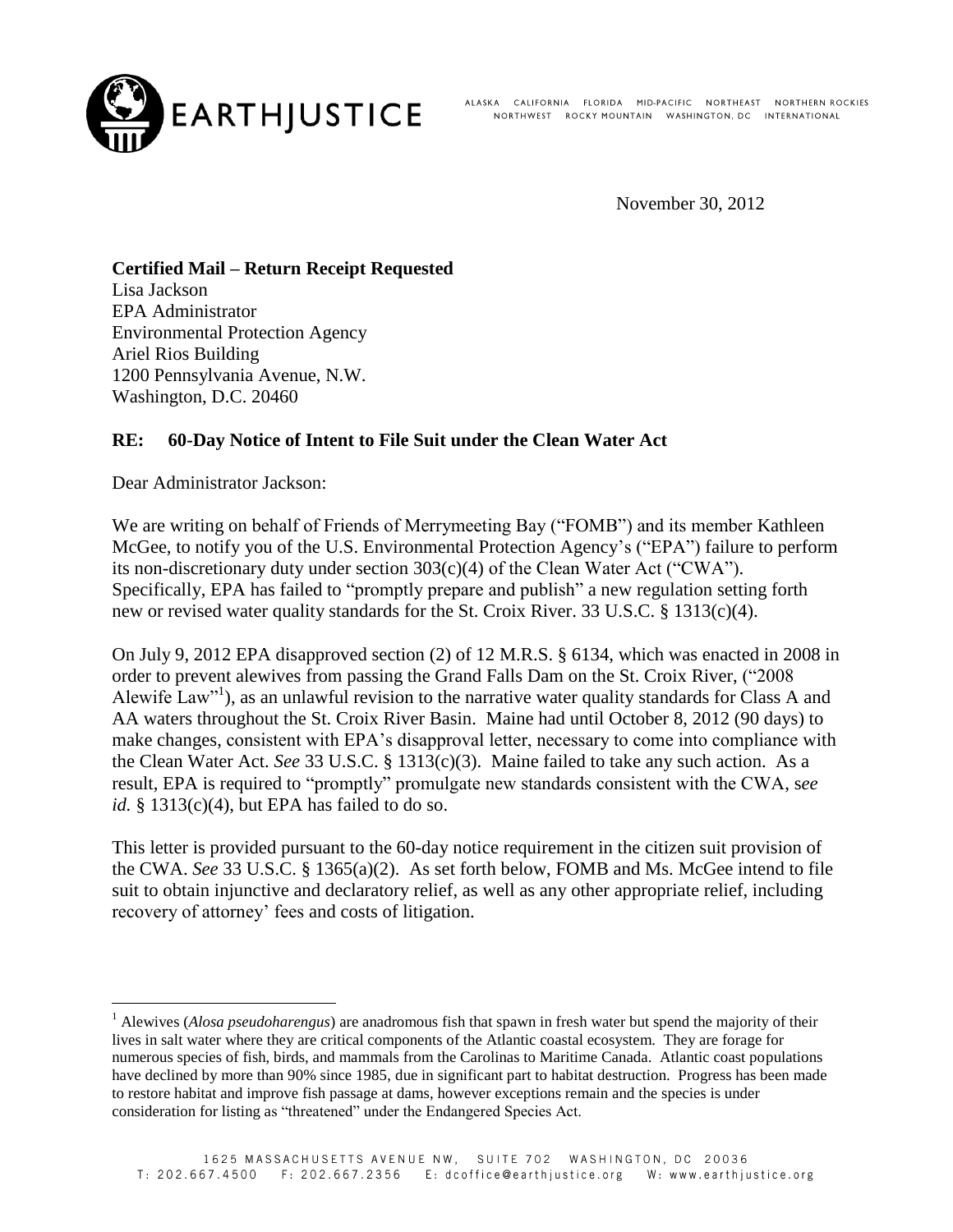### **I. Statutory Background**

### **A. Clean Water Act**

Congress declared that the objective of the Clean Water Act (CWA) "is to restore and maintain the chemical, physical, and biological integrity of the Nation's waters." 33 U.S.C. § 1251(a). Consistent with this objective Congress set a "national goal" of achieving "water quality which provides for the protection and propagation of fish, shellfish, and wildlife and provides for recreation in and on the water." 33 U.S.C. § 1251(a)(2). In order to fulfill the objectives and achieve the national goals, states are required to adopt narrative and numerical water quality standards and to review them at least every three years. *See* 33 U.S.C. § 1313(c)(1), (c)(2)(A). States must submit all new and revised water quality standards to the EPA for review. 33 U.S.C.  $§$  1313(c)(2)(A). These water quality standards must include: (1) the designated uses of the waterways (e.g., the protection of aquatic life and recreational uses); (2) water quality criteria expressed as either narrative or numeric standards; and (3) an antidegradation policy that protects existing uses. *See id.* § 1313(c)(2)(A), (d)(4)(B); 40 C.F.R. § 131.10-12.

Congress set a high bar for state actions that change water quality standards or degrade water quality from an existing condition. Any change to an existing water quality standard must be consistent with the state's antidegradation policy and submitted to the EPA for review. 33 U.S.C. § 1313(c)(2)(A), (d)(4)(B).<sup>2</sup> Upon review, the EPA has a non-discretionary duty to either approve or disapprove the revision. *Id.* § 1313(c)(3). When reviewing revised water quality standards, EPA must consider "whether the state has adopted criteria that protect the designated water uses" and "[w]hether the State has followed its legal procedures for revising or adopting standards." 40 C.F.R. § 131.5. If EPA disapproves the standard, it must notify the state of the changes required to comply with the Clean Water Act. 33 U.S.C. § 1313(c)(3). If the state fails to adopt those changes within 90 days, EPA must "promptly" promulgate new standards consistent with the CWA. *See id.* § 1313(c)(4)(A); *see also* 40 C.F.R. § 131.22. Further, in any case where the EPA determines that a revised or new water quality standard is necessary to meet the requirements of the Act, it must promptly prepare and publish a regulation for the waters involved. *See* 33 U.S.C*.* § 1313(c)(4)(B).

Section 401 of the Act requires that any applicant for a Federal license or permit to conduct any activity including, but not limited to, the construction or operation of facilities which may result in any discharge into the navigable waters, shall provide the licensing or permitting agency a certification from the State that any such discharge will comply with the applicable provisions of sections 301, 302, 303, 306, and 307 of the CWA ("Section 401 Certification"). *See* 33 U.S.C. § 1341(a)(1). In addition, under section 404 of the CWA, a permit is required for any construction or alteration of a dam that would result in the discharge of dredge or fill material, and applicants must demonstrate that any such discharges would not significantly degrade the waterway and that there are no practicable alternatives less damaging to the aquatic environment. *See* 33 U.S.C. § 1344; 33 C.F.R. § 323.3; 40 C.F.R. Part 230.

<sup>&</sup>lt;sup>2</sup> See also EPA Water Quality Handbook § 4.4.2 ("[n]o activity is allowable under the anti-degradation policy which would partially or completely eliminate any existing use whether or not that use is designated in a State's water quality standards.").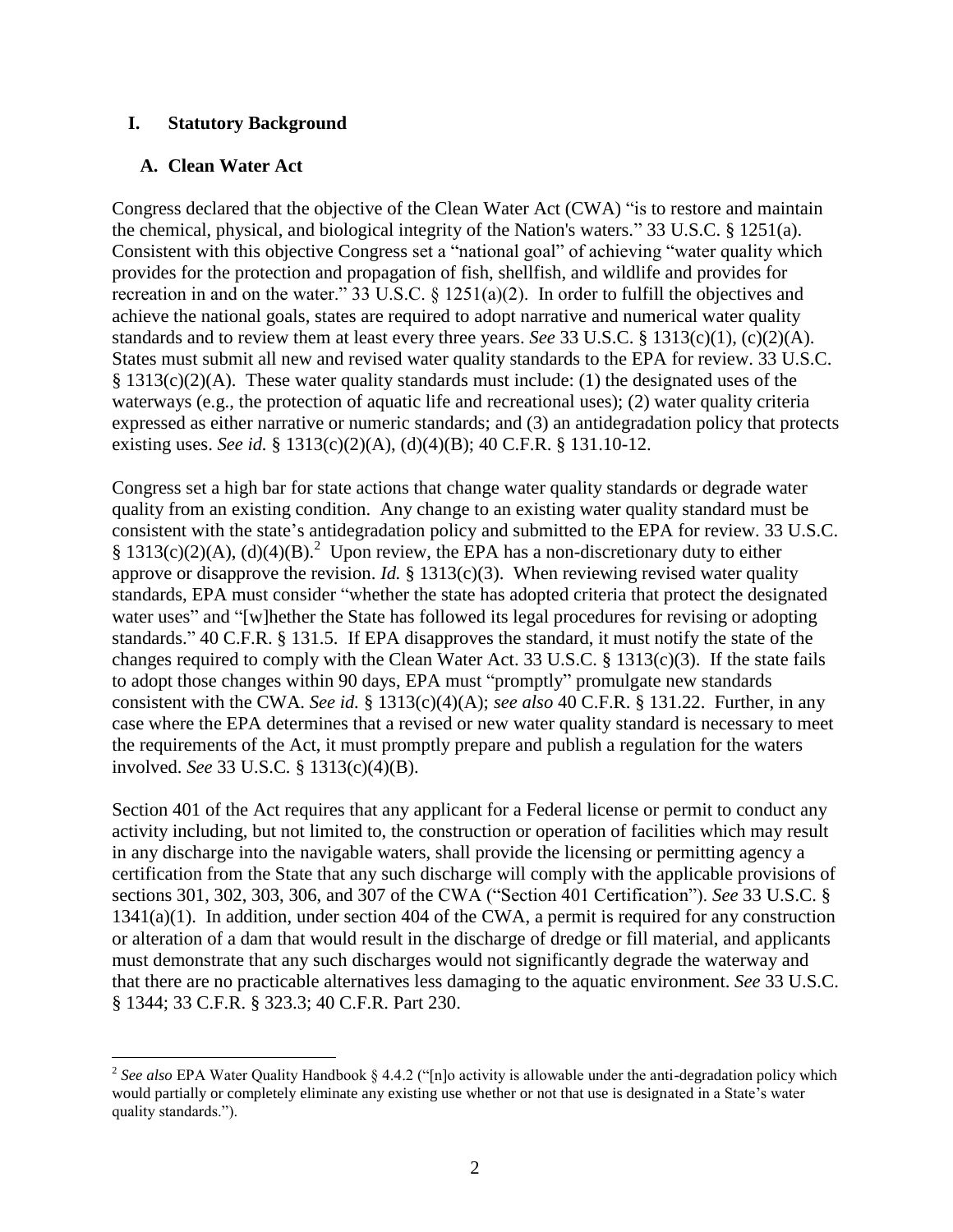### **B. Maine's Water Quality Standards**

In order to comply with the CWA, Maine established comprehensive water quality standards and classifies each individual waterbody. Under Maine law freshwater rivers, brooks, and streams are classified as Class AA, A, B, or C waters, and natural lakes and ponds are classified as GPA. *See* 38 M.R.S.A. §§ 465, 465-A. Maine's water quality standards for each class contain: (1) a list of designated uses; (2) a set of numerical criteria (pollutant limits necessary to protect designated uses); and (3) a set of narrative criteria. *Id.* All of Maine's waterbody classification categories contain narrative criteria which require the waterbody be of suitable quality to support all aquatic life indigenous to that waterbody.<sup>3</sup> See e.g. 38 M.R.S.A. §465 and 465-A. Maine also enacted an antidegradation policy which requires that "[e]xisting in-stream water uses and the level of water quality necessary to protect those existing uses must be maintained and protected." 38 M.R.S.A. § 464(4)(F)(1). Existing uses are those actually attained on or after November 28, 1975. 40 C.F.R. § 131.3(e). Maine's anti-degradation policy provides that the state may only approve a Section 401 Certification when it finds that the activity will not have a significant impact on, or result in significant degradation of, existing uses. 38 M.S.R.A. § 464(4)(F)(1- A)(a), (b). A significant impact means "impairing the viability of the existing population [of fish or wildlife], including significant impairment to growth and reproduction or an alteration of the habitat which impairs viability of the existing population." *Id*.

Maine's water quality standards for the St. Croix River basin above the Grand Falls Dam are classified as Class AA, A, B, and GPA. *See* 38 M.R.S.A. § 467(13). Narrative criteria for Class AA and A waters specify that "[t]he aquatic life . . . shall be as naturally occurs." *Id.* §§ 465(1)(B), (2)(B). Natural means "free of measurable effects of human activity." *Id.* §466(2). These criteria protect the designated uses for these pristine waters including "habitat for fish and other aquatic life," and habitat that can be characterized as "natural." *Id.* §§ 465(1)(A), (2)(A), 465-A(1)(A). The narrative criteria for Class B waters specify that the habitat must be "unimpaired", *id.* at § 465(3)(A), which is defined as "without a diminished capacity to support aquatic life," *id.* § 466(11). The stringency of this standard is reinforced by the requirement that waters "must be of sufficient quality to support all aquatic species indigenous to the receiving water without detrimental changes in the resident biological community" even when there are discharges into the waters. *Id.* § 465(3)(C).

The Maine legislature may change the classification of waters in the state, remove a designated use for a waterbody, or adopt a subcategory that requires less stringent criteria, if the revision complies with the Clean Water Act. *See* 38 M.R.S.A. §§ 464(2), (2-A). The Maine Board of Environmental Protection ("BEP") must conduct a use attainability analysis (UAA) prior to proposing the removal of a designated use or the establishment of a subcategory of the use to the legislature, and may not recommend the removal of a designated use or the establishment of a subcategory of the use "if …. [t]he water body in question is currently attaining the designated use." 38 M.R.S.A. § 464(2-A)(A), (B)(3).

 $\overline{a}$ <sup>3</sup> Indigenous means "supported in a reach of water or known to have been supported according to historical records compiled by State and Federal agencies or published scientific literature." 38 M.R.S.A. §466(8). Even Maine's lowest water quality standard requires there shall be no detrimental changes in the resident biological community. *See* 38 M.R.S.A. §465(C). "Detrimental changes" is defined as "no significant loss of species or excessive dominance by any species or group of species attributable to human activity." *See* 38 M.R.S.A. §466(12).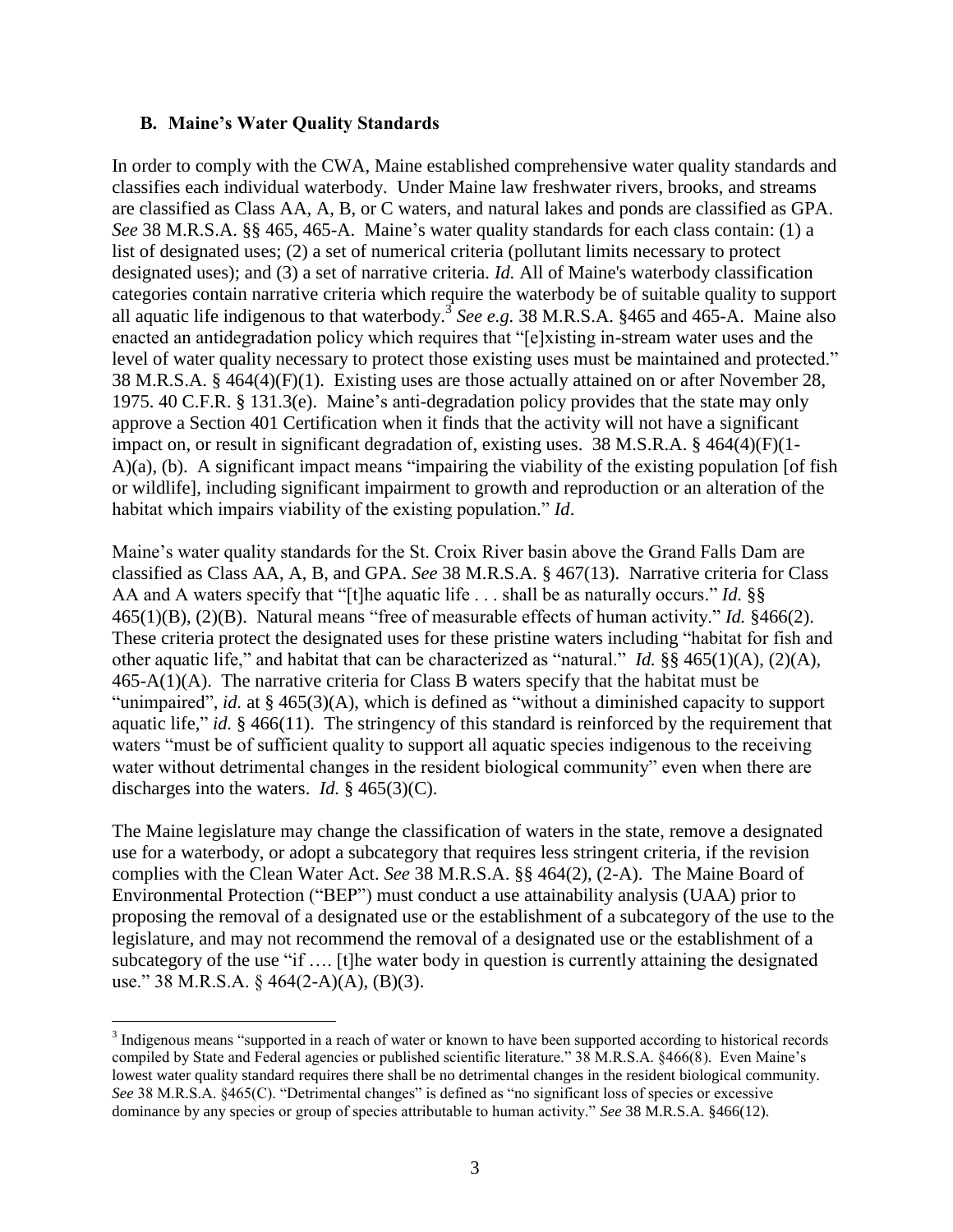### **C. The 2008 Alewife Law, 12 M.R.S.A. § 6134(2)**

The 2008 Alewife Law, 12 M.R.S.A. § 6134 (effective April 9, 2008, and amended April 6, 2012), directs the Commissioner of Marine Resources and the Commissioner of Inland Fisheries and Wildlife to take the following actions:

§ 6134. Alewives passage; fishways on the St. Croix River This section governs the passage of alewives on the Woodland Dam and the Grand Falls Dam located on the St. Croix River.

1. Woodland Dam. By May 1, 2008, the commissioner and the Commissioner of Inland Fisheries and Wildlife shall ensure that the fishway on the Woodland Dam is configured or operated in a manner that allows the passage of alewives.

2. Grand Falls Dam. The commissioner and the Commissioner of Inland Fisheries and Wildlife shall ensure that the fishway on the Grand Falls Dam is configured or operated in a manner that prevents the passage of alewives.<sup>4</sup>

### **D. Federal Power Act**

Under the Federal Power Act, 16 U.S.C. §§ 791-828c, the Federal Energy Regulatory Commission ("FERC") is the licensing authority for the construction and alteration of dams across navigable waters. In deciding whether to license, FERC must "give equal consideration to the purposes of energy conservation, the protection, mitigation of damage to, and enhancement of, fish and wildlife (including related spawning grounds and habitat), the protection of recreational opportunities, and the preservation of other aspects of environmental quality." 16 U.S.C. 797(e). FERC also "require[s] the construction, maintenance, and operation by a licensee at its own expenses of such…fishways as may be prescribed by the Secretary of the Interior or the Secretary of Commerce." 16 U.S.C. § 811. Further, in order to protect and mitigate damage to "fish and wildlife (including related spawning grounds and habitat) affected by the development, operation, and management of the project, each license . . . shall include conditions for such protection, mitigation, and enhancement" based on recommendations received from federal agencies and State fish and wildlife agencies such as Maine's Department of Environmental Protection ("DEP") and the Board of Environmental Protection ("BEP"). 16 U.S.C. §  $803(i)(1)$ . As a prerequisite to a FERC license, the applicant must provide FERC with a Section 401 Certification from the State that any discharge from the activity complies with the water quality standards. *See* 33 U.S.C. § 1341(a)(1).

<sup>1</sup> <sup>4</sup> Alewives are virtually indistinguishable from blueback herring (*Alosa aestivalis*), collectively "river herring," although they are both native to coastal rivers on the Atlantic Seaboard including the Saint Croix River in the Gulf of Maine. In executing the 2008 Alewife Law, fishway operators do not, and cannot, distinguish blueback herring from alewives, nor does the barrier itself distinguish between these species of river herring and other migratory (i.e. sea lamprey, American shad, striped bass, American eel, alewife floater (*Anodonta implicata*) or local species that may need to pass (the barrier is designed so only Atlantic salmon *may* be able to pass, *if* they are able to leap over it). Thus, by extirpating native alewives from the Saint Croix watershed, the Maine Legislature has also extirpated the rivers' native population of blueback herring and adversely impacted many other species that attempt to pass while the blockade is in effect including the alewife floater (*Anodonta implicata*), a freshwater mussel.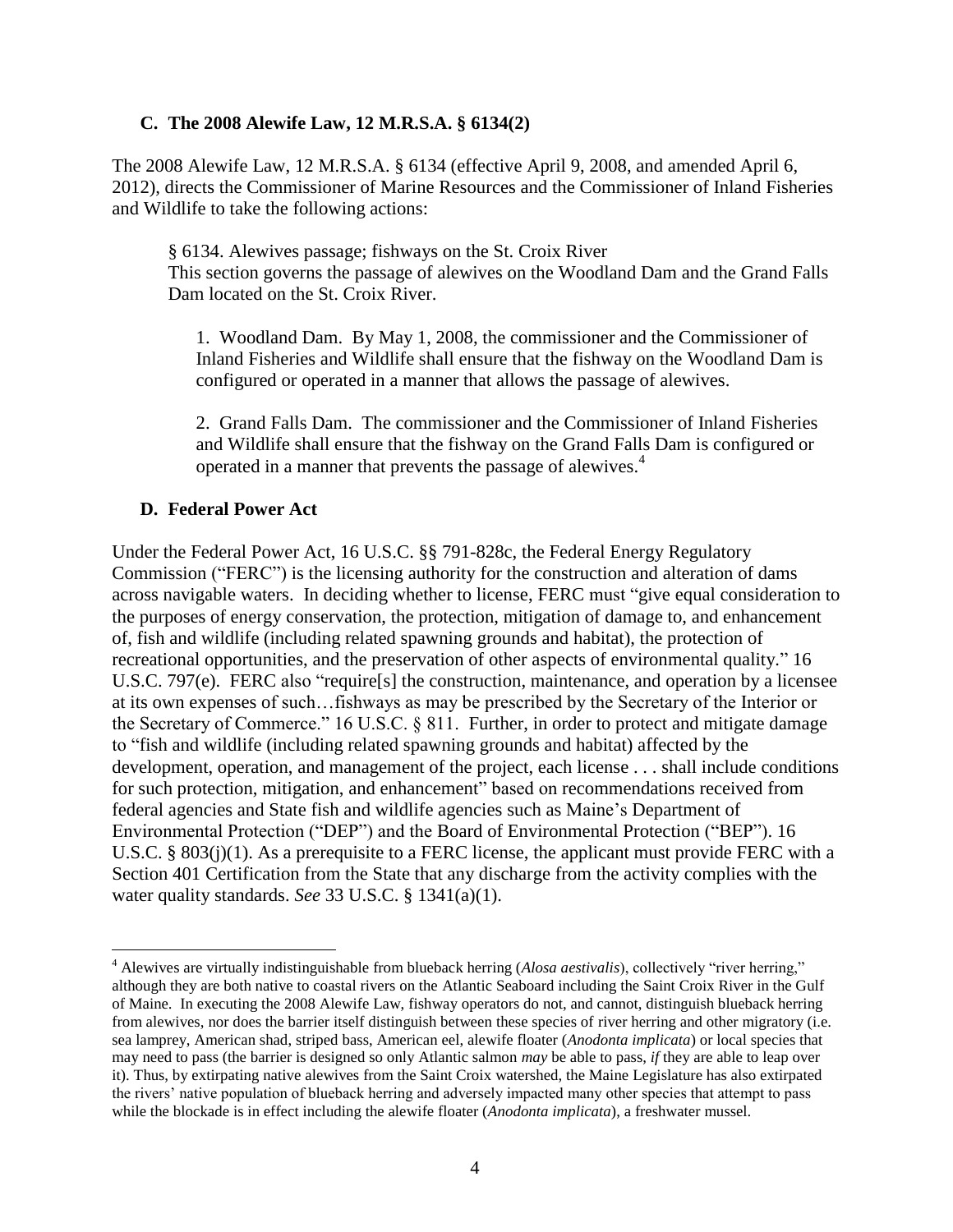### **II. Factual Background**

Alewives are indigenous to the Saint Croix watershed and require habitat that allows migration upstream and downstream. The main stem of the St. Croix River serves as the border between Maine and New Brunswick, Canada and it contains a number of dams that would inhibit the migration of alewives in the absence of fishways. Modern fishways constructed in 1964 on the Woodland (downstream of Grand Falls) and Grand Falls<sup>5</sup> dams, and in 1981 at the Milltown dam (downstream of Woodland), greatly improved alewife and other diadromous fish passage on the St. Croix, resulting in an alewife resurgence (between 1981 and 1987 annual alewife returns increased from 169,000 to 2,625,000).

The alewife resurgence in the 1980's coincided with a decline in the non-native smallmouth bass population in Spednic Lake, located in the headwaters of the St. Croix in Maine. Some sport fishermen raised concerns that the increased alewife population might be adversely affecting smallmouth bass (although scientific studies confirmed earlier conclusions by scientists that alewives in fact pose no threat to the non-native bass). As a result, alewives were blocked from Spednic Lake in May 1987 and then temporarily blocked at the Grand Falls dam in 1991. In 1995, the State of Maine enacted legislation to close both the Woodland dam and the Grand Falls fishways to migrating alewives. After these closings, and as a direct result of this legislation, the St. Croix alewife population plummeted from a high of 2.6 million fish in 1987 to a low of only 900 returning adults in 2002.

Beginning in 2002, the Canadian Department of Fisheries & Oceans began trucking alewives captured in the Milltown fishway, which had not been closed in the 1995 legislation, 10 miles upstream of the Woodland dam where they were released to spawn. This effort allowed the St. Croix alewife population to rebound to about 12,000 fish annually beginning in 2006 in this small section of the St. Croix below the Grand Falls Dam. Alewives remained extirpated from 98 percent of their native spawning and nursery habitat in the St. Croix watershed. In March of 2008, in response to advocacy by FOMB and others, the Maine Legislature considered legislation to overturn the 1995 state law. While the original bill would have provided restored access to all upstream alewife spawning habitat, an amended bill was passed (the 2008 Alewife Law) that opened fish passage only at the Woodland Dam, directing Maine fisheries commissioners to operate the Grand Falls fishway so as to ensure that no alewives are allowed to pass.<sup>6</sup> Thus, alewives remain extirpated from 98 percent of native alewives spawning and nursery habitat.

The Grand Falls fishway, located on the Maine side of the St. Croix River, is currently the only method by which native alewives could potentially migrate from the ocean to their spawning

<sup>&</sup>lt;sup>5</sup> The Grand Falls Dam was built in 1916 with federal funds as was its 1964 fishway which was apportioned by Congress to the United States Fish and Wildlife Service ("USFWS") for alewife and sea-run fish passage. Even the 1915 Order of Approval by the International Joint Commission provides for a fishway "designed to permit the passage of fish up and down stream." *See* November 19, 1915 Order of Approval at (f).

<sup>6</sup> *See* FB Envtl., Int'l Joint Comm'n, *St. Croix River: State of the Watershed Report* 18 (2008).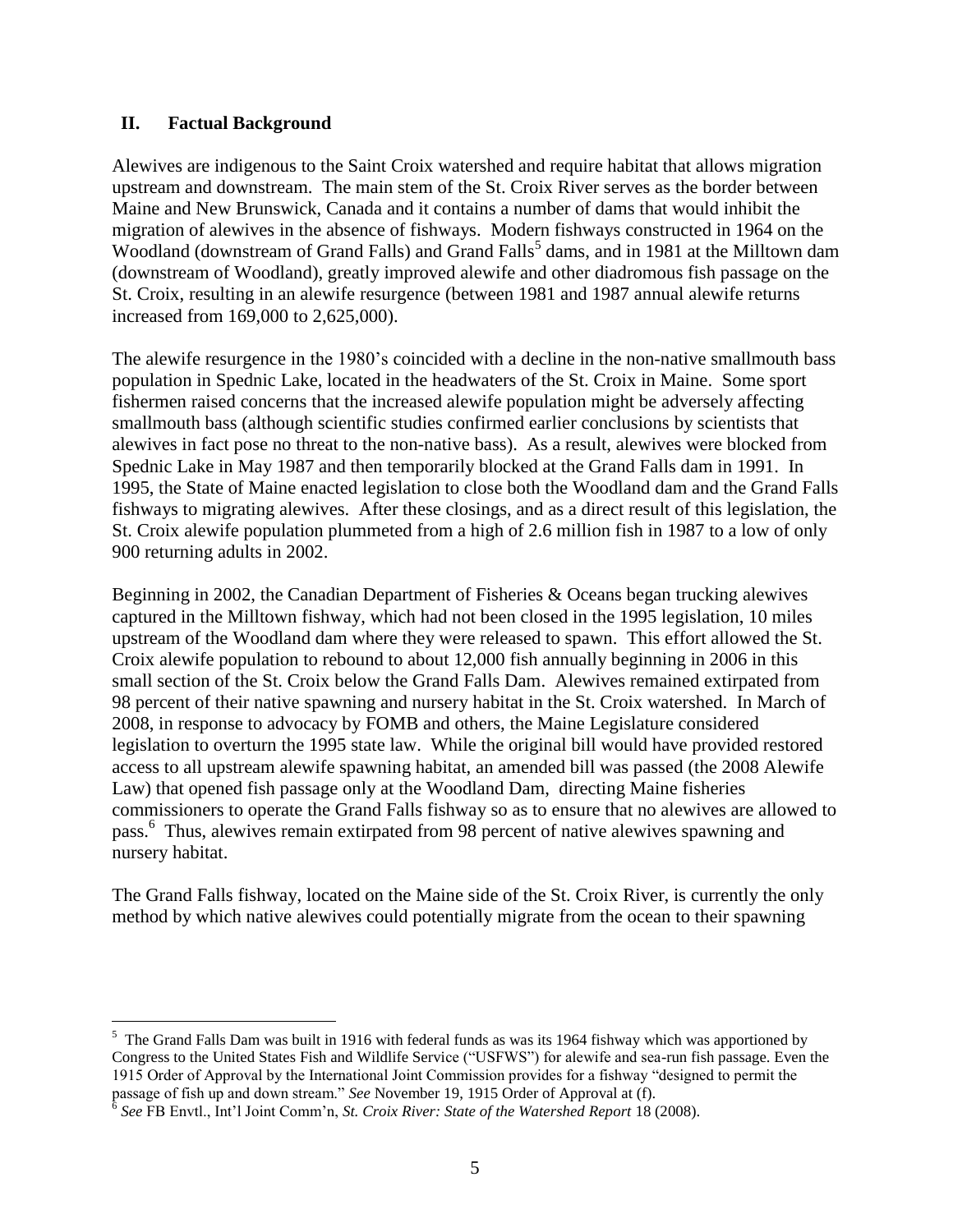grounds in the St. Croix River watershed. Because Section 2 of the 2008 Alewife Law<sup>7</sup> prevents their passage, the St. Croix River above the Grand Falls dam no longer provides suitable habitat for all indigenous aquatic species, as required by Maine's water quality standards. On July 9, 2012 EPA determined that 12 M.R.S.A. § 6134(2) unlawfully revised Maine's water quality standards for the entire St. Croix watershed because the revised standards no longer protect the designated and existing uses of the river by river herring. *See* July 9, 2012 EPA Letter at p.2 FN3 ("Because river herring are unable to migrate past the dam and spawn upstream, the numbers returning to even the portions of the St. Croix River accessible to river herring have declined dramatically. Thus, the entire river system (including, not just Class A and AA segments upstream of the Grand Falls Dam, but also Class A segments downstream of the Grand Falls Dam) has an artificially altered aquatic population."); *see also* p. 3.

For all of the reasons stated above, the 2008 Alewife Law impermissibly creates a less protective sub-category of the Class A, GPA, and B water quality standards for the St. Croix River Basin waters above (and below) the Grand Falls dam by creating a subcategory of "natural except for alewives and alewife habitat" and "unimpaired without alewives and alewife habitat." Maine did not perform a UAA for creation of such a sub-category of waters or submit the results of a UAA to the U.S. EPA for approval.

## **III. Prior Proceedings**

After years of effort seeking to secure clear passage to alewives on the St. Croix River, FOMB, Douglas H. Watts, and Kathleen McGee filed suit in the U.S. District Court for the District of Maine seeking: 1) a declaratory judgment that the 2008 Alewife law was preempted by the Clean Water Act, and 2) an injunction ordering immediate removal of the barrier at the Grand Falls Dam and prohibiting further implementation of the Alewife Law. *See Friends of Merrymeeting Bay v. Olsen*, 839 F. Supp. 2d 366 (March 16, 2012). The district court granted the State of Maine's motion to dismiss the suit, finding that the CWA contained an administrative process including a citizen suit provision providing plaintiffs the opportunity to seek EPA review that had not been exhausted. *FOMB,* 839 F.Supp.2d at 375. Shortly thereafter, the FOMB sent a 60 day NOI to the U.S. EPA for its failure to perform its non-discretionary duty under section 505(a) of the Clean Water Act to review this *de facto* revision of Maine's water quality standards. *See* May 12, 2012 FOMB 60 day NOI to U.S. EPA.

Within 60 days of receiving FOMB's NOI, EPA reviewed the 2008 Alewife Law and disapproved it as an unlawful revision to the narrative water quality standards for Class A and AA waters throughout the St. Croix watershed. *See* July 9, 2012 Letter from U.S.EPA to Maine Attorney General William Schneider ("EPA Letter"). Specifically, EPA found that "Section 6134(2) constitutes a new or revised water quality standard that EPA has the authority and duty to approve or disapprove under Section 303(c)(3) of the Clean Water Act because it is legally binding upon the state, and because, for the Class A and AA reaches of the St. Croix River main

 $\overline{a}$  $7$  The 2008 Alewife Law is implemented by installing a "stop log" at the Grand Falls Dam fishway which blocks access during a three month period of time beginning April 1st of each year when alewives seek to migrate upstream. *See* Memorandum of Understanding blocking access of sea-run alewives into the Grand Falls Flowage at the Grand Falls Dam fishway: A joint agreement of the State of Maine Department of Inland Fisheries and Wildlife, the State of Maine Department of Marine Resources Bureau of Sea-Run Fisheries and Habitats, and Domtar (2010).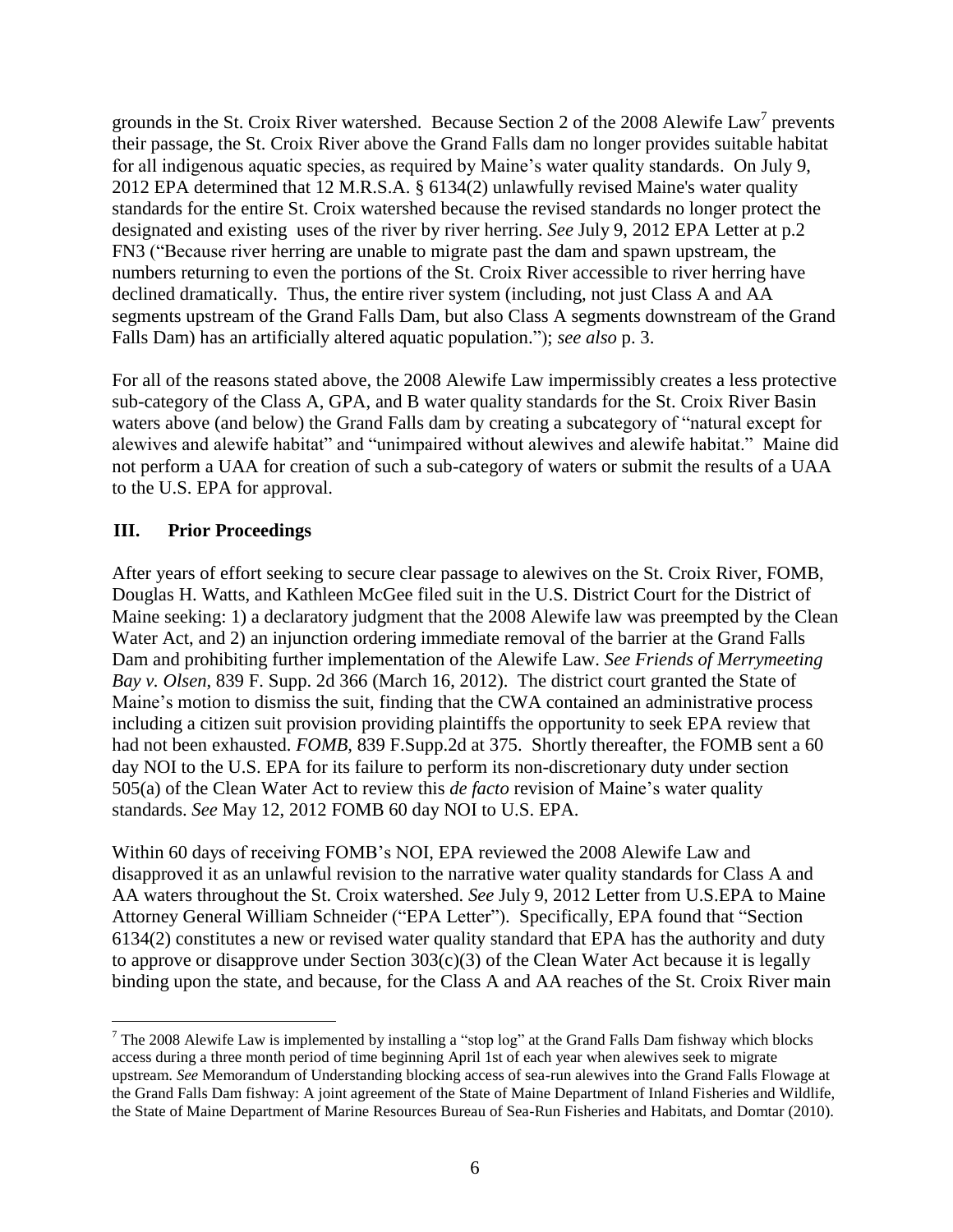stem and tributaries upstream of the Grand Falls Dam, it addresses water quality criteria by specifically c[u]lling out river herring, which are indigenous aquatic life species previously protected by Maine's narrative water quality criteria for Class A and AA waters." *Id.* at 1. EPA explained that the law "cannot be approved under the Clean Water Act and EPA regulations because the revision of the narrative criterion at 38 M.R.S. §§ 465(1)(B) and (2)(B) is not accompanied by a sound scientific rationale and the revised criteria no longer support designated uses." *Id.* EPA advised Maine that based on its disapproval it "should take appropriate action to authorize passage of river herring to the portions of the St. Croix River above the Grand Falls Dam." *Id.* at p. 4.

## **IV. State Inaction**

On August 8, 2012, Maine's Attorney General responded to the EPA letter disapproving the 2008 Alewife Law. Maine concurred with EPA that the 2008 Alewife Law could no longer be applied for "discrete federal CWA purposes" (such as Section 401 Certifications), but claimed that Maine "has always regarded the Alewife Law to be a fisheries management measure with meaning and effect only in that context" *See* August 8, 2012 Letter from Schneider to U.S. EPA at p. 2. Maine's letter made clear that it did not intend to open passage at the Glen Falls Dam consistent with EPA's disapproval letter, and stated that Maine instead supports the Alewife Adaptive Management Plan (*available at:* [http://www.ijc.org/rel/st-croix-alewife/background\)](http://www.ijc.org/rel/st-croix-alewife/background) – a plan developed by the International St. Croix River Watershed Board. The proposed plan contains no commitment to any action within a fixed timeframe, would institute new barriers to alewife passage at Spednic and West Grand Lakes dams that would continue to block alewife access to 70 percent of their habitat, and is based on the same flawed scientific hypothesis (that indigenous alewives harm small-mouth bass) that EPA rejected in its disapproval. ${}^{8}$ 

## **V. EPA's Mandatory Duty Under 33 U.S.C. § 1313(c)(4)**

EPA is subject to a citizens-suit once it fails to perform a non-discretionary duty. 33 U.S.C. §  $1365(a)(2)$ .

EPA has a nondiscretionary duty under  $\S$  1313(c)(3)(A) to promptly promulgate new or revised water quality standards when a State fails to revise its standards after an EPA disapproval. *See Northwest Environmental Advocates v. U.S. EPA*, 268 F.Supp.2d 1255, 1262 (D. Oregon 2003)(holding EPA had a nondiscretionary duty to promptly promulgate a revised water quality standard (temperature criterion) after Oregon failed to submit its own revision within 90 days of EPA's disapproval). As the *NWEA* Court explained, this mandatory duty is consistent with giving full effect to the plain meaning of the Clean Water Act. *NWEA,* 268 F.Supp.2d at 1260. *See also Raymond Proffitt Found. v. U.S. EPA*, 930 F. Supp. 1088, 1097 (E.D. Pa. 1996); *Idaho Conservation League v. Russell*, 949 F.2d 717, 720 (9th Cir. 1991); *Idaho Conservation League v. Browner,* 968 F. Supp. 546, 548 (W.D. Wash. 1997). Here, the EPA violated the CWA when it failed to take prompt action on or before October 8, 2012 to promulgate a new or revised water quality standard in response to Maine's failure to revise its standards to authorize passage of river herring to the waters above the Grand Falls Dam (90 days after EPA's determination and

<sup>&</sup>lt;sup>8</sup> See EPA Letter at p. 3 ("EPA is not aware of any sound scientific rationale for excluding indigenous river herring (or other migratory species) from the St. Croix River . . ..").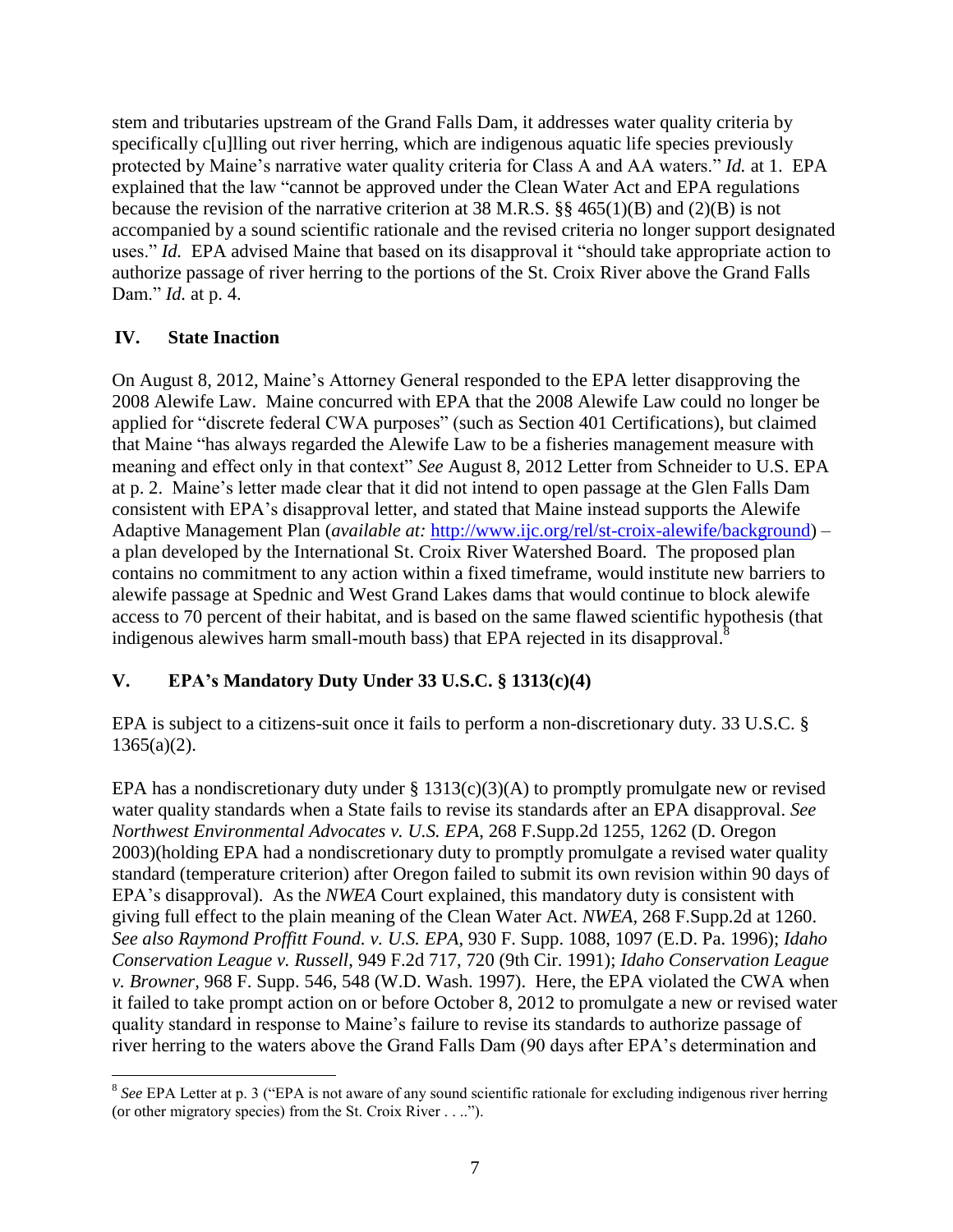disapproval of 12 M.R.S.A. § 6134(2)). *See* 33 U.S.C. § 1313(c)(4)(A); *see also* 40 C.F.R. § 131.21(a).

EPA also has a non-discretionary duty to promulgate a new or revised water quality standard under 33 U.S.C. § 1313(c)(4)(B) once it determines that one is necessary to meet the requirements of the CWA. *See Northwest Environmental Advocates v. EPA*, 268 F.Supp.2d 1255, 1263 (D. Or. 2003) (a cause of action may arise under  $303(c)(4)(B)$  if there is evidence that EPA made a determination that a new or revised standard is necessary and failed to act on it, or made a determination that the existing regulation was inadequate,)); *see also Florida Wildlife Fed'n v. Jackson*, 853 F. Supp. 1138; 2012 WL 537529 (N.D. Fla. 2012) (once EPA determines that Florida's nutrient standard are inadequate it has a duty to promulgate new ones under 303(d)(4)(B)). Once EPA determined that the 2008 Alewife Law revised the narrative criteria such that the designated and existing uses in the Class A and AA waters in the St. Croix watershed cannot be achieved, it had a duty to promulgate a new or revised standard to meet the requirements of the Act, yet failed to do so.

## **VI. An Appropriate Water Quality Standard Is Critical To Protect Water Quality In The St. Croix River Basin And Directly Applicable To Numerous Federal And State Decisions**

Under the CWA, any applicant for a Federal license or permit must provide the licensing or permitting agency with a certification from the state that the proposed activity will meet state water quality standards. For the reasons stated in EPA's July 9, 2012 letter, it is currently impossible for MDEP to craft a water quality certification for any dam or other activity requiring a license or permit at or above the Grand Falls Dam containing the legally required finding, consistent with 38 MRSA §465(1) and (2), that such waters will attain the narrative criteria and legally designated and existing uses for the St. Croix River. EPA's failure to exercise its nondiscretionary duty to promptly promulgate a new water quality standard that ensures the attainment of the waterbody's narrative criteria, and existing and designated uses, allows the waters above the Grand Falls Dam to remain out of compliance with Maine's water quality standards, which require these such waters to be "natural" and suitable habitat to support the river's native, indigenous alewives. Thus, no license or permit for any dam on the St. Croix can lawfully be issued until the law is changed and alewives once again have access to those waters.

While the Grand Falls was constructed in prior to the Federal Power Act,<sup>9</sup> and may be exempt from certain FERC regulation, it is not exempt from all federal law.<sup>10</sup> For example, if the Dam needed alterations or replacement, Section 401and 404 requirements would be triggered.

<sup>1</sup> <sup>9</sup> The Federal Power Act gave FERC authority over those dams not exempted by Section 817 (authorized by Congress prior to 1920). The Grand Falls Dam was built in 1915 by the Saint Croix Water Power Company.

<sup>&</sup>lt;sup>10</sup> Pursuant to the Boundary Waters Treaty signed between the U.S. and Great Britain in 1910, Congress enacted a law in 1916 titled "An Act to authorize the maintenance and operation of dams across the Saint Croix River at Baileyville and Grand Falls, Maine." Pub. L. No. 64-234, 39 Stat. 534 (1916). This Act makes lawful the Grand Falls and Woodland Dams after the fact and asserts federal control over the dams operations pursuant to the Commerce Clause. Section 2 of this law states: "That the dams herein authorized, and their maintenance and operation, shall be subject to and in accordance with all the pertinent provisions of the laws of the United States now in force, or which may hereafter be enacted by Congress to regulate and govern the construction of dams across navigable waters." Section 3 states: "The right to alter, amend, or repeal this Act is hereby expressly reserved."